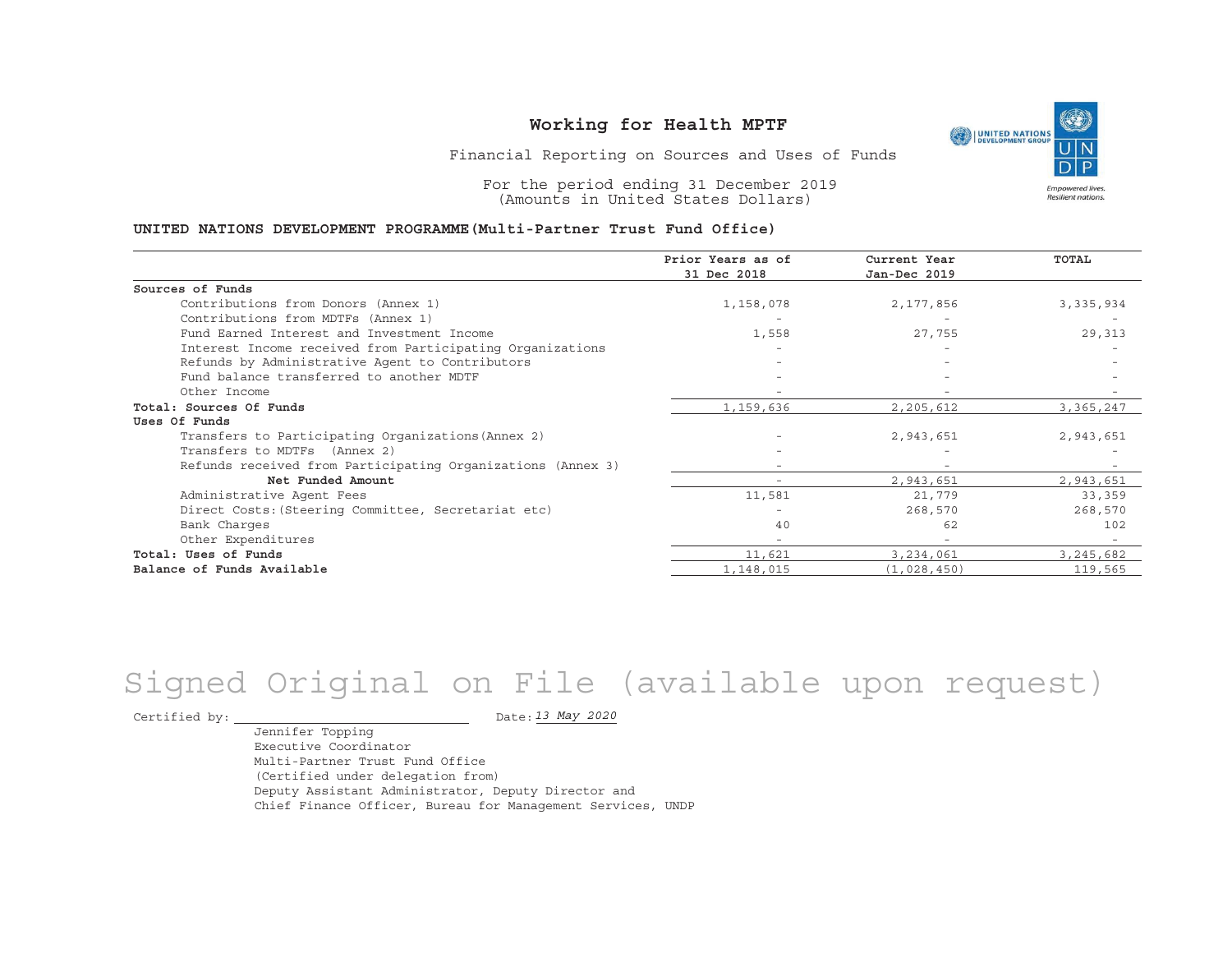

Financial Reporting on Sources and Uses of Funds

For the period ending 31 December 2019 (Amounts in United States Dollars)

#### **UNITED NATIONS DEVELOPMENT PROGRAMME(Multi-Partner Trust Fund Office)**

**Annex - 1: Contributions**

|                      | Prior Years as of | Current Year | TOTAL     |
|----------------------|-------------------|--------------|-----------|
|                      | 31 Dec 2018       | Jan-Dec 2019 |           |
| From Contributors    |                   |              |           |
| GOVERNMENT OF NORWAY | 1,158,078         | 1,177,856    | 2,335,934 |
| SILATECH             |                   | 1,000,000    | 1,000,000 |
| Total: Contributions | 1,158,078         | 2,177,856    | 3,335,934 |

## Signed Original on File (available upon request)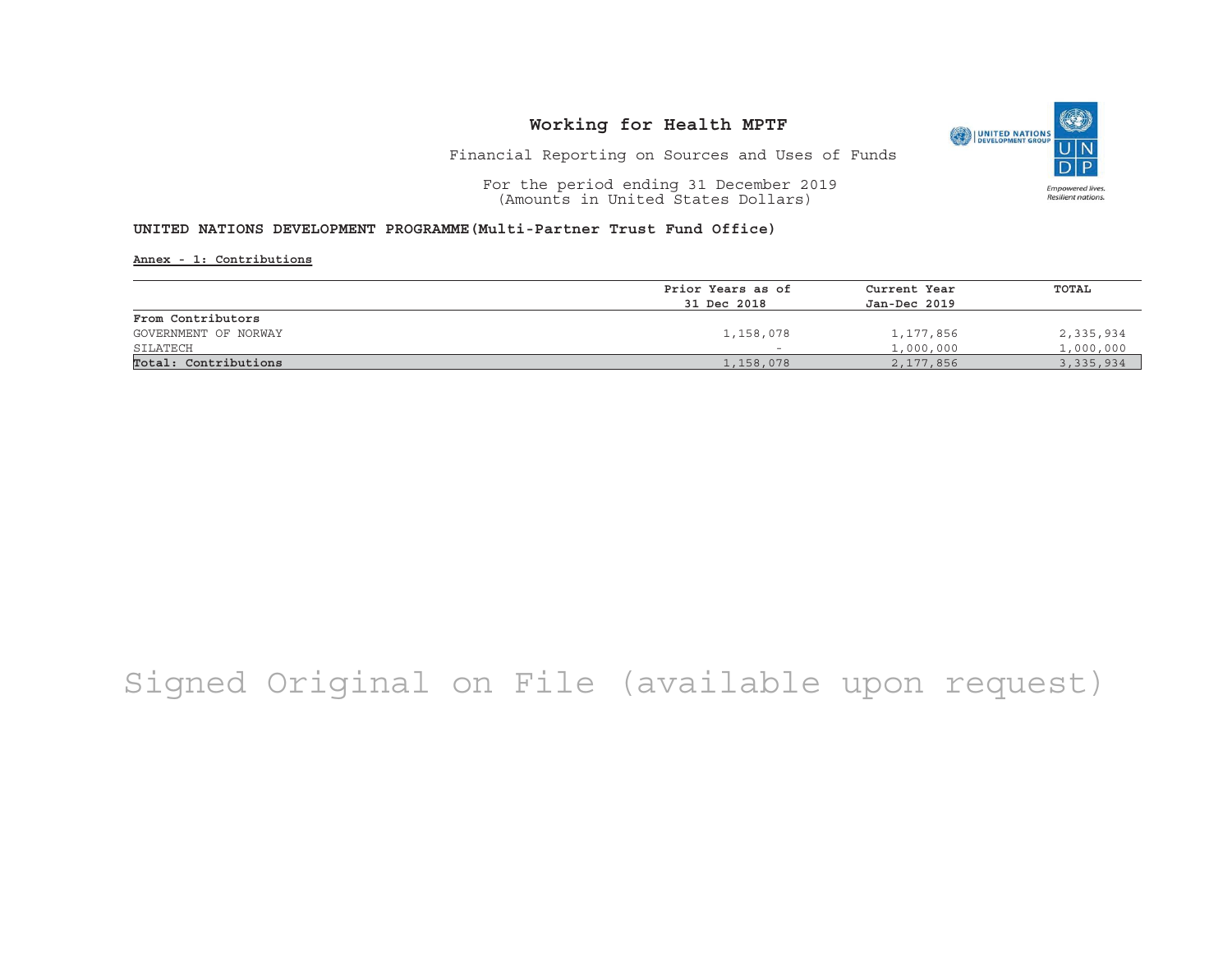

Financial Reporting on Sources and Uses of Funds

For the period ending 31 December 2019 (Amounts in United States Dollars)

#### **UNITED NATIONS DEVELOPMENT PROGRAMME(Multi-Partner Trust Fund Office)**

**Annex - 2: Transfers**

|                                | Prior Years as of        | Current Year | TOTAL       |
|--------------------------------|--------------------------|--------------|-------------|
|                                | 31 Dec 2018              | Jan-Dec 2019 |             |
| To Participating Organizations |                          |              |             |
| ILO                            | $\overline{\phantom{0}}$ | 681,345      | 681,345     |
| OECD                           | -                        | 328,897      | 328,897     |
| <b>WHO</b>                     | -                        | 2,201,979    | 2,201,979   |
|                                |                          |              |             |
| Total Transfers                | $-$                      | 3, 212, 221  | 3, 212, 221 |

## Signed Original on File (available upon request)